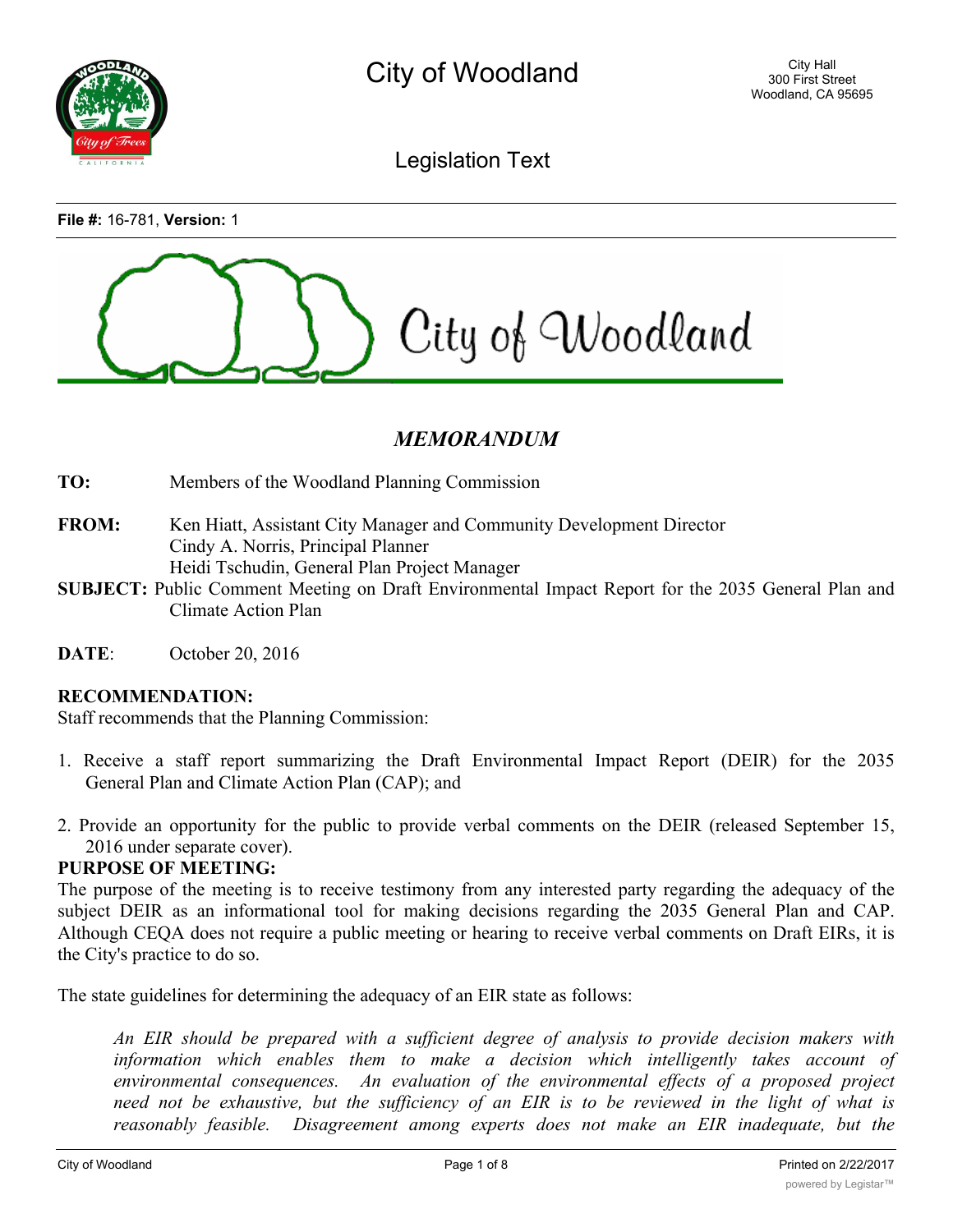*EIR should summarize the main points of disagreement among the experts. The courts have looked not for perfection but for adequacy, completeness, and a good faith effort at full disclosure. (CEQA Guidelines, Section 15151)*

The CEQA Guidelines require that formal written responses be prepared and made available for relevant comments received on the DEIR, including verbal comments. These responses, plus the DEIR, will comprise the Final EIR for the 2035 General Plan and CAP.

## **BACKGROUND:**

The City began the General Plan update process in early 2013. Here is a brief summary of recent activity:

- Jul 8 Release of Public Review Draft 2035 General Plan (excluding Housing Element)
- Jul 25 General Plan Steering Committee
- Jul 29 Release of Revised Draft Housing Element
- Aug 8 Community Open House

Aug 15General Plan Steering Committee

Aug 24Joint City Council and Planning Commission Workshop

Sep 15 Release of Draft Climate Action Plan (CAP)

## **Sep 15 Release of Draft Environmental Impact Report**

## **PUBLIC AND AGENCY COMMENTS:**

The DEIR is now available for review and comment through November 3, 2016. The document can be accessed online, or by borrowing or purchasing a printed or electronic copy at the Community Development public counter. **Written comments on the DEIR will be accepted throughout the 45-day public review period which began September 19, 2016 and will end November 3, 2016.** All comments must be received or postmarked by November 3, 2016 to be considered timely. Persons making verbal comments will be identified in the record however no transcription of verbal comments will be provided. Comments must be submitted in writing to be considered in their entirety.

Please direct your comments to:

WoodlandGPDEIRcomments@cityofwoodland.org <mailto:WoodlandGPDEIRcomments@cityofwoodland.org> c/o Cindy A. Norris, Principal Planner Community Development Department 300 First Street Woodland, CA 95695 (530) 661-5820

## **SUMMARY OF THE CEQA PROCESS:**

The California Environmental Quality Act (CEQA) is a State law that requires state and local agencies to evaluate and consider the potential adverse physical environmental effects of land use actions and decisions prior to making them. Decisions that would result in environmental impacts may be made but there is an obligation to avoid and minimize impacts where feasible, and disclosure of those impacts is required.

The CEQA Statutes and Guidelines contemplate different levels of analysis for different types of decisions. The level of analysis typically used for planning documents like a general plan is described as "programmatic" which reflects that site-specific and project-specific details for the entire project area are not known, but the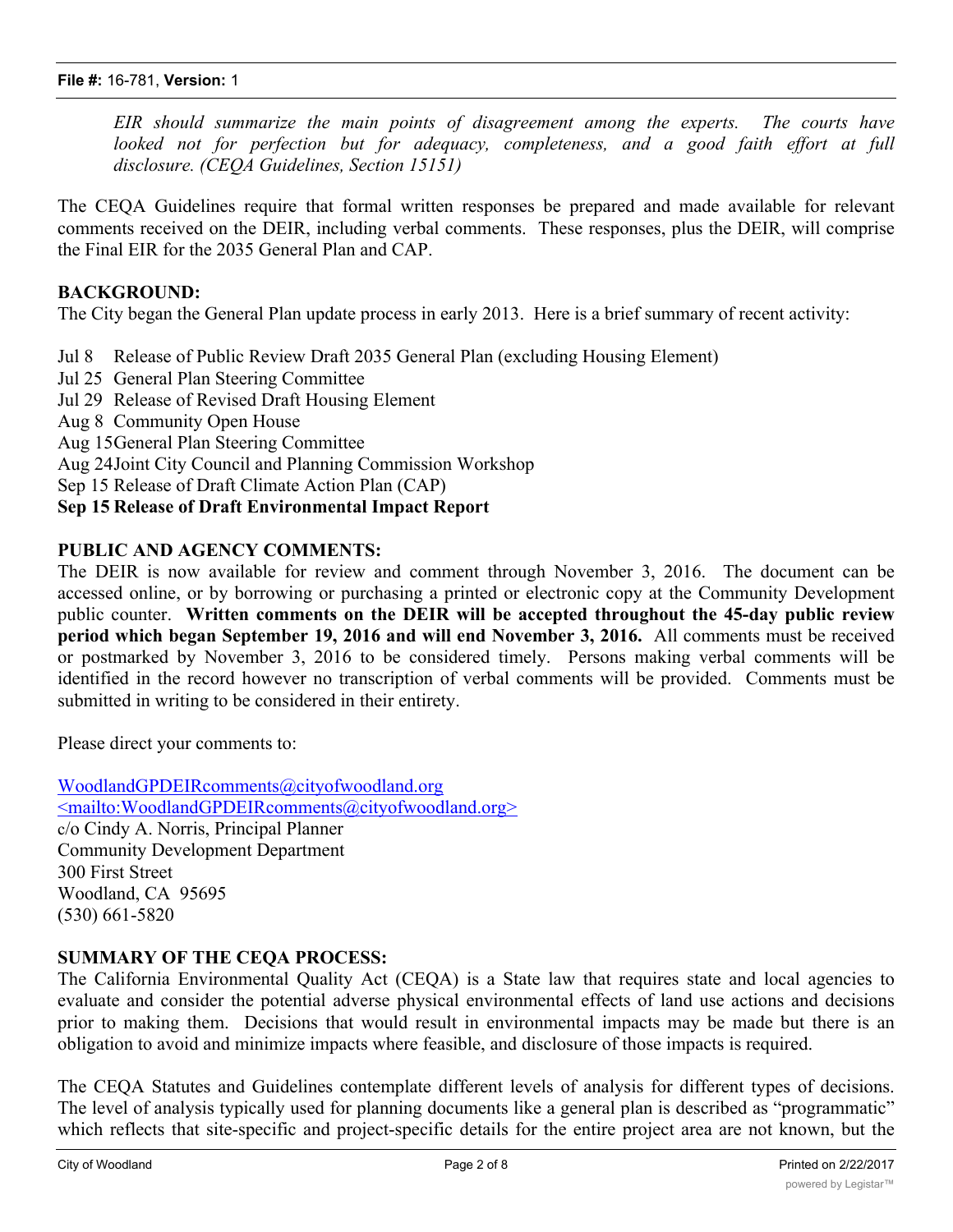general potential for impact in various topical areas can still be assessed.

The DEIR prepared for the 2035 General Plan and CAP is a programmatic document. Subsequent projects and actions that are consistent with and implement the 2035 General Plan and CAP will be able to "tier from" (rely on) the certified EIR, and additional environmental analysis will be minimized, or in certain instances unnecessary at all or in part.

CEQA requires analysis of the potential for impact in identified topical areas and to various analytical and legal standards. Since it became law in 1970 an entire industry, lexicon, and set of protocols have emerged to ensure satisfaction of the various legal requirements. The City's DEIR is in compliance with these requirements and follows what has become a standard format in the industry.

Reviewers with little or no familiarity with CEQA documents may find it helpful to do the following:

- 1) Review the Table of Contents and read Chapter 1 (Introduction)
- 2) Review the Executive Summary
- 3) Follow up on any specific questions by looking at the detailed analysis on Chapter 4
- 4) Review other sections of interest

## **DEIR PROJECT DESCRIPTION:**

The Proposed Project is adoption of a new general plan and CAP for the City of Woodland. These documents will apply to the incorporated area of the City (totaling 9,619 acres) and land outside of the current City limits but within the Planning Area (totaling 3,162 acres) upon annexation. The 12,781-acre Planning Area is identical to the Urban Limit Line (ULL) established by City of Woodland voters in 2006.

The Draft General Plan is organized into an Introduction and Administration Chapter and a number of "elements." Each element includes an introduction, background information, and a list of goals and policies. The Draft General Plan Update contains the following Elements:

- · Land Use, Community Design, and Historic Preservation Element
- · Transportation and Circulation Element
- Economic Development Element
- · Public Facilities and Services Element
- · Healthy Community Element
- · Conservation and Open Space Element
- Safety Element
- Housing Element

The Draft General Plan has a planning horizon of 2035. The Draft General Plan assigns land uses to all 12,781 acres within the planning area. The Plan includes two alternative patterns for growth and development through 2035, identified as the East Alternative and the South Alternative. These alternatives differ as follows:

- The South Alternative assumes more infill growth downtown and in corridors, and more greenfield growth in SP-1B, SP-1C, and SP-3 by 2035.
- The East Alternative assumes less infill growth downtown and in corridors, no greenfield growth in SP-1C, and less greenfield growth in SP-1B and SP-3 in favor of new greenfield growth in SP-2 by 2035.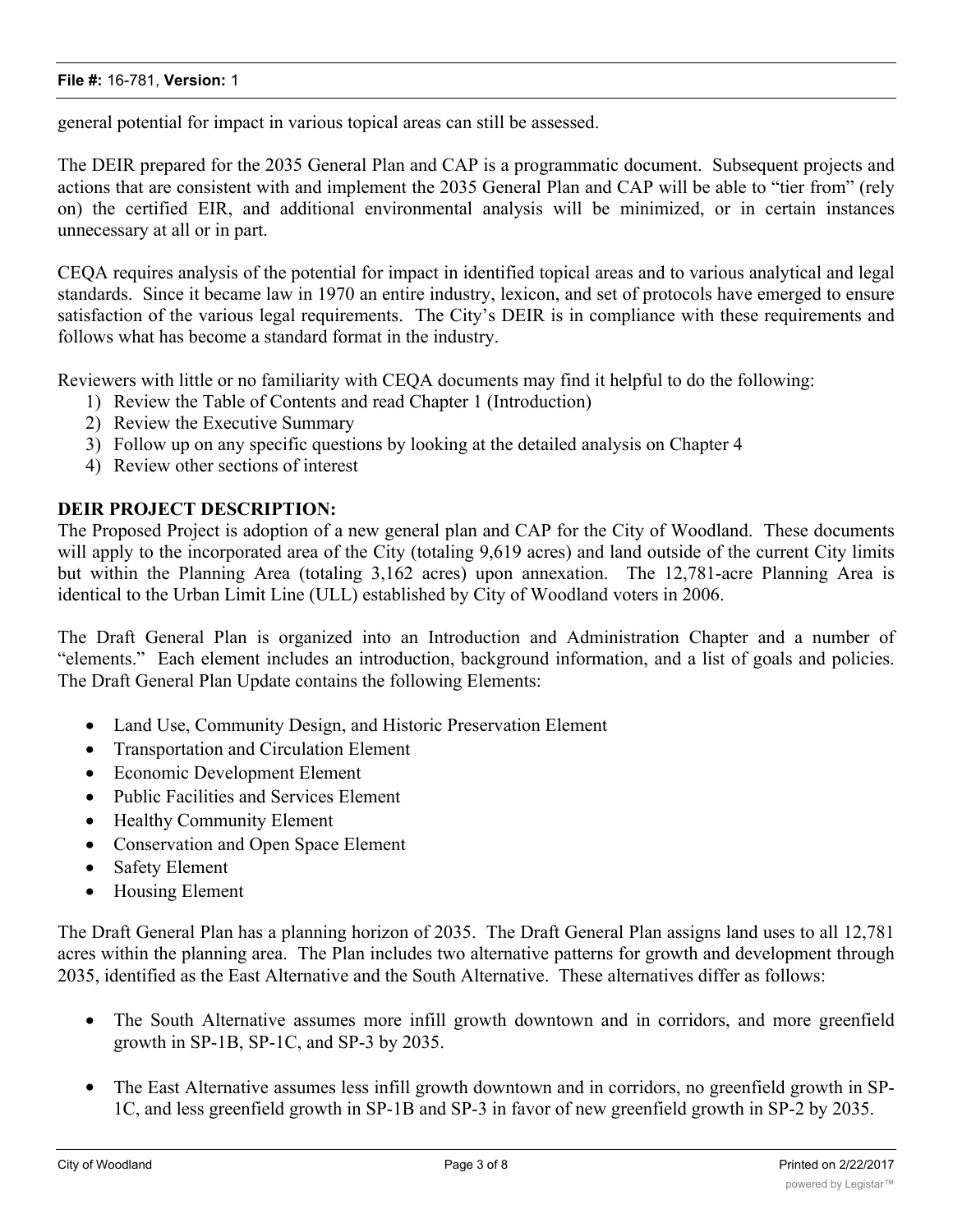The alternatives generally share all other growth assumptions including the same growth in the Spring Lake Specific Plan (SLSP), the industrial area, SP-1A, non-residential growth in SP-1B, residential growth in SP-3A, and non-residential growth in SP-3B. With the differences noted above, the two alternatives rely on the same General Plan text, goals, policies, implementation actions, land use designations, exhibits, and figures.

The DEIR analyzes both of these alternatives at an equal level of detail or "equal weight." The impacts of each alternative are fully evaluated relative to baseline conditions and established significance criteria. The analysis in the DEIR provides information for development of the final General Plan that will be adopted by City Council.

The DEIR is structured to allow adoption of one of these two alternatives, or some variation, so long as the total growth numbers (by 2035) do not exceed 7,000 residential units and approximately 17.0 million square feet of non-residential uses  $(\pm 19,000)$  jobs), and there are no other substantive inconsistencies with assumptions made in the DEIR.

The Draft CAP presents a strategy for achieving specified reductions in greenhouse gas (GHG) emissions. The Draft CAP identifies GHG targets for the City as follows:

- 15 percent below 2005 levels by 2020
- · 2.25 MT CO2e per service population (residents plus jobs) per year by 2035

These targets equate to local GHG reductions of approximately 60,000 metric tons of carbon dioxide equivalent per year (MT  $CO<sub>2</sub>e/yr$ ) by 2020 and 112,000 MT  $CO<sub>2</sub>e/yr$  by 2035 in order to achieve Woodland's GHG targets. The CAP is comprised of quantifiable objectives, strategies, and implementation actions for achieving GHG reductions within six focus areas:

- Energy
- · Transportation and Land Use
- · Urban Forest and Open Space
- · Water and Solid Waste
- Public Involvement
- Municipal Operations.

## **SUMMARY OF DEIR ANALYSIS:**

Pursuant to the California Environmental Quality Act (CEQA), the City and its consultants, AECOM and Dyett and Bhatia, have prepared a Draft Environmental Impact Report (DEIR) which analyzes the potential adverse environmental impacts associated with implementation of the 2035 General Plan and the CAP described above. A Final EIR (Response to Comments) will be prepared following public review and comment. The City will consider this information when deliberating the project. Following certification of the Final EIR, the City will take action to adopt the 2035 General Plan and CAP.

## **Mitigation Measures**

Mitigation measures in the DEIR take the form of new or revised Draft General Plan policies and implementation actions. Many simply clarify the intent of a measure or provide more details to increase the effectiveness of the measure. A summary of the some of the more notable mitigation measures (MMs) is provided below. For a complete list of mitigation measures please refer to Chapter 2 (Executive Summary) of the DEIR.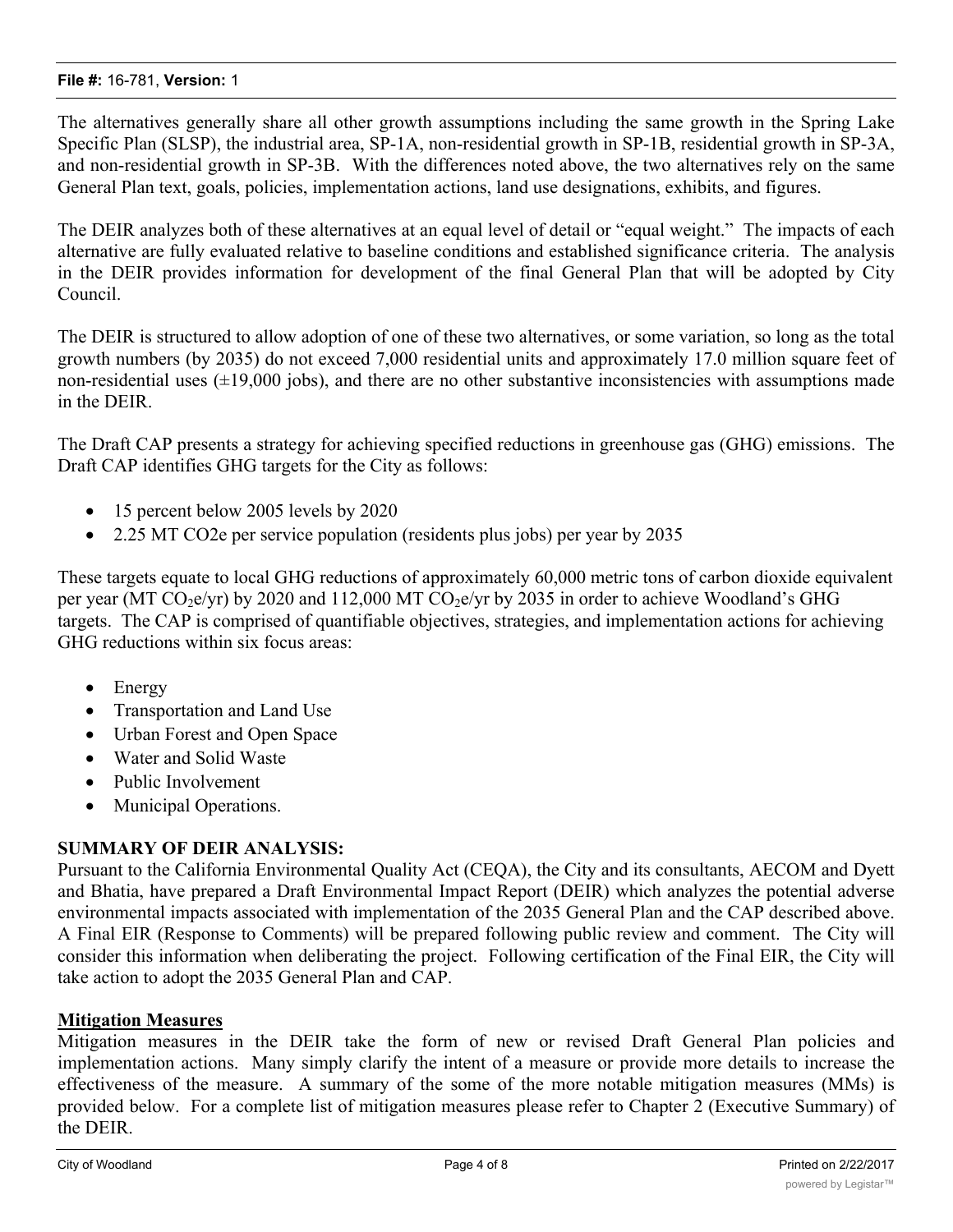MM 4.1-4 identifies new policies to addresses impacts related to light and glare including preservation of the night sky.

MM 4.2-1 modifies Policy 2.A.3 (Agricultural Mitigation) to require mitigation land to be of the same or equal quality as that being converted and to require it be located close to the ULL.

MM 4.2-3 adds a new policy requiring a 300-foot buffer at the ULL edge when possible which may be landscaped and may include public right of way.

MM 4.3-3a modifies Policy 7.F.3 (Protect Sensitive Receptors) to expand the definition of a sensitive receptor and add buffers recommended by the California Air Resources Board.

MM 4.3-3c identifies a new implementation actions addressing requirements for health risk assessments and/or buffers to sensitive receptors related to exposure to Toxic Air Contaminants (TACs).

MM 4.4-1a identifies a new implementation action related to procedures for biological resource surveys and mitigation.

MM 4.5-1a identifies a new implementation action to ensure effective implementation of the CAP consistent and promote project streamlining pursuant to CEQA Guidelines Section 15183.5.

MM 4.6-1b, c, and d, 4.6-2, and 4.7-4 identify new implementation actions detailing protocols for specified cultural resource assessments.

MM 4.11-1 identifies a new implementation action related to construction noise.

MM 4.11-2b identifies three new policies related to controls for noise including one that discourages noise walls.

MM 4.13-1c modifies the Policy 3.A.4 (Reduce Vehicle Miles Traveled [VMT]) to substitute the identified 30 VMT per capita performance threshold in favor of a ten percent (10%) reduction in VMT per capita or per service population. Which would result in equivalent mitigation, is more similar to thresholds being used elsewhere, and is more similar to statewide thresholds being considered pursuant to recent state legislation. This MM also identifies a new implementation action that requires reevaluation of this policy after the statewide thresholds are adopted.

## **Significant and Unavoidable Impacts**

In the DEIR the following impacts are identified as "significant and unavoidable" (SU) meaning there are no feasible mitigation measures available to mitigate the impact to an acceptable (less than significant) level or there are identified measures that would reduce the impact but not to an acceptable level.

## 4.1 AESTHETICS AND VISUAL RESOURCES

IMPACT 4.1-3 Substantially Degrade the Existing Visual Character or Quality of the Site and its Surroundings.

IMPACT 4.1-4 Create a New Source of Substantial Light or Glare Which Would Adversely Affect Day or Nighttime Views in the Area.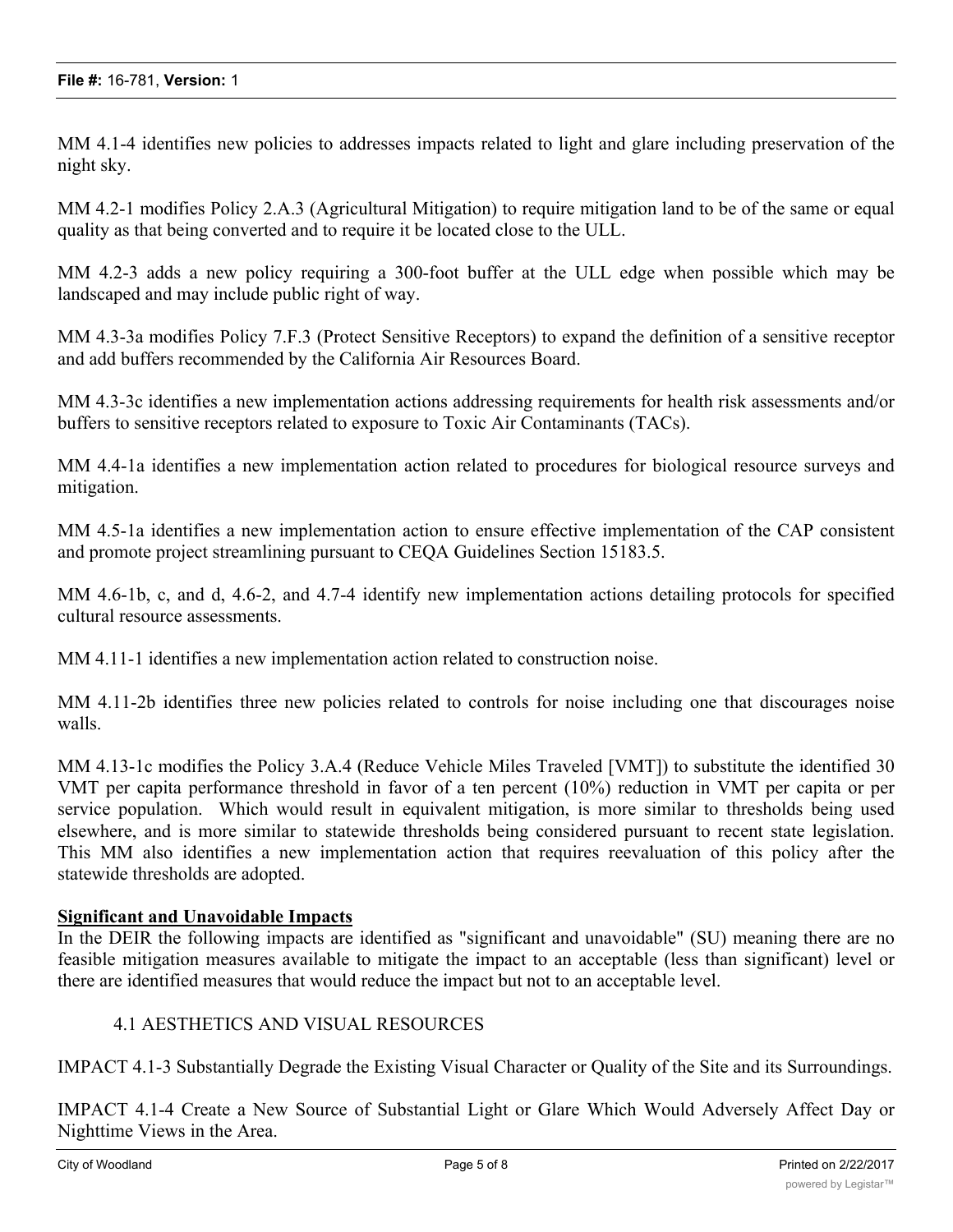#### 4.2 AGRICULTURE AND FORESTRY RESOURCES

IMPACT 4.2-1 Convert Prime Farmland, Unique Farmland, or Farmland of Statewide Importance, as Shown on the Maps Prepared Pursuant to the Farmland Mapping and Monitoring Program of the California Resources Agency, to Non-Agricultural Use.

IMPACT 4.2-3 Involve Other Changes in the Existing Environment that, Due to Their Location or Nature, Could Result in Conversion of Farmland, to Non-Agricultural Use

#### 4.3 AIR QUALITY

IMPACT 4.3-1 Generation of Short-Term Construction-Related Emissions of Criteria Air Pollutants and Precursors.

IMPACT 4.3-2 Generation of Long-Term Operational Emissions of Criteria Air Pollutants and Precursors.

IMPACT 4.3-3 Expose Sensitive Receptors to Substantial Pollutant Concentrations (Stationary Sources).

#### 4.6 CULTURAL RESOURCES

IMPACT 4.6-1 Cause a Substantial Adverse Change in the Significance of Archaeological or Historical Resources as defined in CEQA Guidelines Section 15064.5.

IMPACT 4.6-2 Disturb Human Remains, including those Interred Outside of Formal Cemeteries.

#### 4.9 HYDROLOGY, FLOODING, AND WATER QUALITY

IMPACT 4.9-7 Expose People or Structures to a Significant Risk of Loss, Injury or Death Involving Flooding.

#### 4.10 LAND USE PLANNING, POPULATION, AND HOUSING

IMPACT 4.10-2 Conflict with Any Applicable Land Use Plan, Policy, or Regulation of an Agency with Jurisdiction over the Project (Including, but not Limited to the General Plan, Specific Plan, Local Coastal Program, or Zoning Ordinance) Adopted for the Purpose of Avoiding or Mitigating an Environmental Effect

IMPACT 4.10-3 Impacts Related to Inducing Population Growth.

#### 4.11 NOISE AND VIBRATION

IMPACT 4.11-1 Exposure of Noise-Sensitive Land Uses to Short-Term (Construction).

IMPACT 4.11-2 Exposure to or Generation of Long-Term Noise Levels.

IMPACT 4.11-3 Exposure to or Generation of Vibration.

CUMULATIVE IMPACT AREAS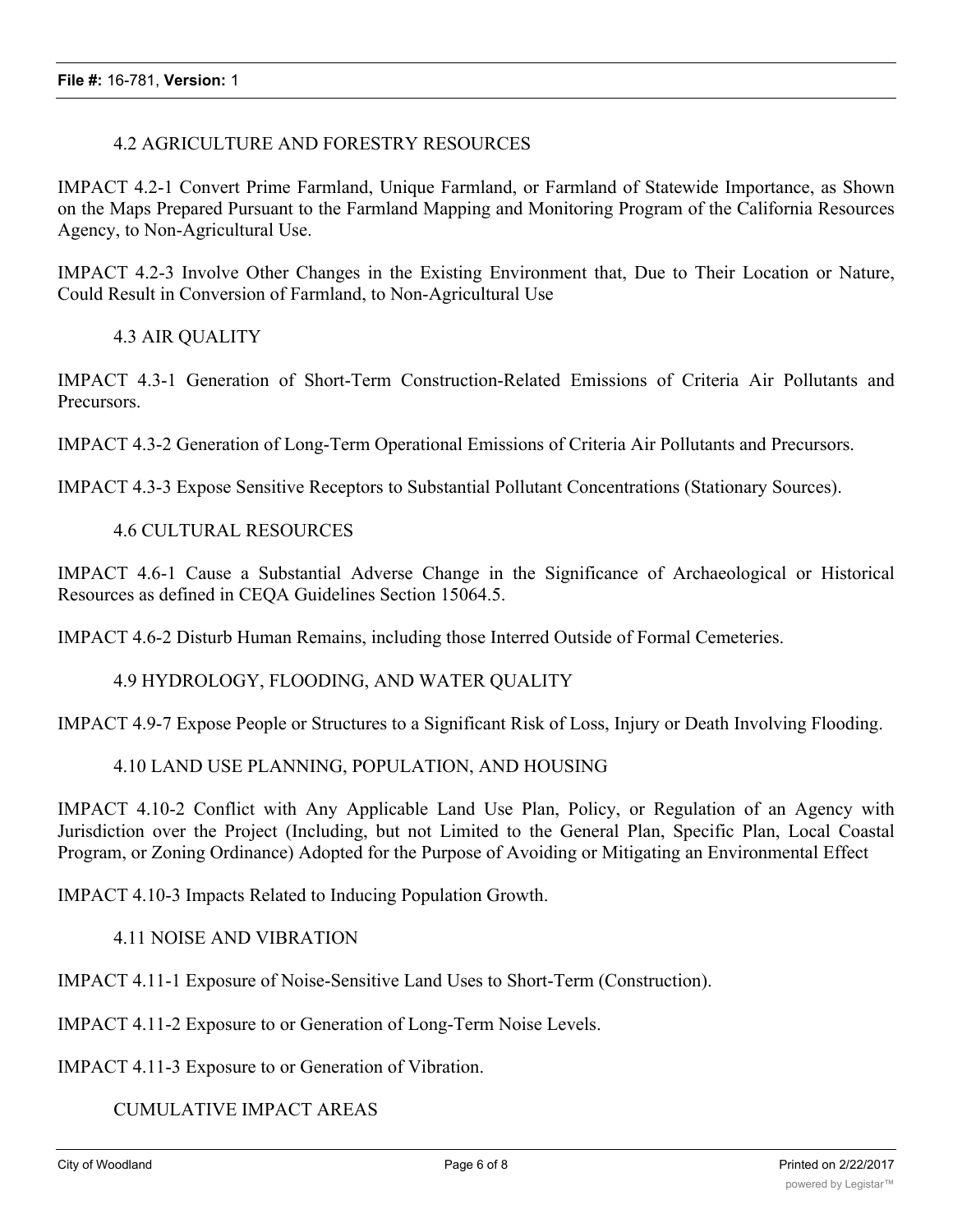Aesthetics and Visual Resources Agriculture and Forestry Resources Air Quality Cultural Resources Hydrology and Water Quality Land Use Planning, Population, and Housing Noise and Vibration Utilities and Service Systems

GROWTH INDUCING IMPACTS

## SIGNIFICANT IRREVERSIBLE CHANGES

## **Alternatives**

The DEIR contains a full description and analysis of the General Plan alternatives considered by the City. Initially the City considered four scenarios:

- Scenario 1, High Infill, No New Greenfield Development
- Scenario 2, Moderate Infill, New Greenfield Growth in South and East
- · Scenario 3, Moderate Infill, New Greenfield Growth in South and North
- · Scenario 4, Moderate Infill, New Greenfield Growth in South

Infill includes development in Downtown, corridors, Spring Lake Specific Plan and industrial areas. Scenarios 1 and 3 were subsequently rejected for reasons outlined in DEIR Chapter 5 (page 5-6 and 5-7). Scenarios 2 and 4 were retained as viable alternatives. They were modified as described in the DEIR and renamed the East Alternative (Scenario 2) and the South Alternative (Scenario 4).

- East Alternative, Moderate Infill, New Greenfield Growth in South (SP-1A), North, and East
- South Alternative, High Infill, New Greenfield Growth in South (SP-1A, B, and C), and North

There is no Preferred Plan identified in the DEIR. Both the East and South Alternatives are analyzed in equal level of detail throughout Chapter 4. Implementation of the proposed CAP is assumed as a part of each of the equal-weight alternatives.

In addition, the required No Project Alternative is analyzed at a comparative level of detail in Chapter 5. The No Project Alternative assumes continued implementation of the 2002 General Plan and the Preliminary 2020 CAP both of which are currently in effect.

A summary of the comparative environmental impacts of the three analyzed alternatives is provided in Table 5- 24 on page 5-63. CEQA requires that the environmentally superior alternative be identified for consideration by the decision-makers. The DEIR identifies the No Project Alternative as environmentally superior of the three alternative. The DEIR identifies the South Alternative as environmentally superior between the two remaining alternatives because it would result in less impact overall as compared to the East Alternative.

## **NEXT STEPS:**

After three plus years of analysis, meetings, hearings, workshops, and deliberation, the process to adopt a new General Plan for the City is nearing its end. The following steps remain:

January 2017 Release Final EIR and Proposed Revisions to 2035 General Plan and CAP